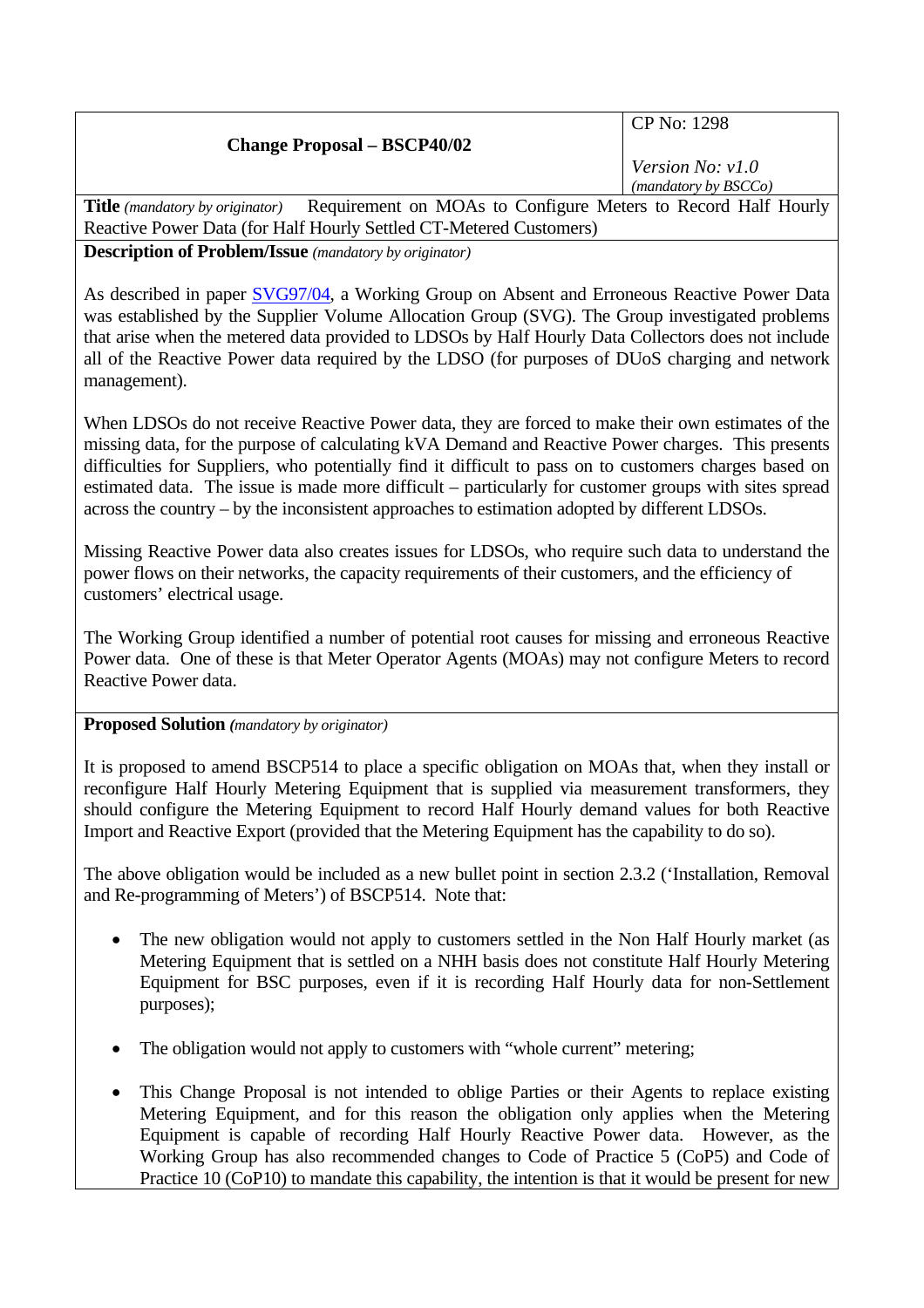and replacement Metering Equipment;

Note also that the terms 'Reactive Import' and 'Reactive Export' are as defined in the Codes of Practice:

| <b>Flow of Active</b> | <b>Power Factor</b> | <b>Flow of Reactive</b> |
|-----------------------|---------------------|-------------------------|
| <b>Energy</b>         |                     | <b>Energy</b>           |
| Import                | Lagging             | Import                  |
| Import                | Leading             | Export                  |
| Import                | Unity               | Zero                    |
| Export                | Lagging             | Export                  |
| Export                | Leading             | Import                  |
| Export                | Unity               | Zero                    |

## **Justification for Change** *(mandatory by originator)*

The Working Group believes that LDSOs already require Half Hourly Reactive Power data for most CT-metered Half Hourly-settled customers, and that this will continue to be the case as the industry moves towards a common methodology for DUoS charging and more active management of distribution networks. This change will therefore assist Suppliers in meeting their existing BSC (and DCUSA) obligations to provide LDSOs with relevant metered data.

**To which section of the Code does the CP relate, and does the CP facilitate the current provisions of the Code?** *(mandatory by originator)* 

This CP facilitates:

- The Section L requirement that Registrants install Metering Equipment that measures and records flows of Reactive Energy "where relevant" (see sections L1.1.2 and L2.1.1)
- The S2.3.1(h) requirement that Half Hourly Data Collectors provide validated metered data to Suppliers and LDSOs

**Estimated Implementation Costs** *(mandatory by BSCCo)* 

The estimated ELEXON implementation cost is 2 man days, which equates to £440

**Configurable Items Affected by Proposed Solution(s)** *(mandatory by originator)* 

BSC Procedure BSCP514 ('SVA Meter Operations for Metering Systems Registered in SMRS')

**Impact on Core Industry Documents or System Operator-Transmission Owner Code** *(mandatory by originator)* 

None